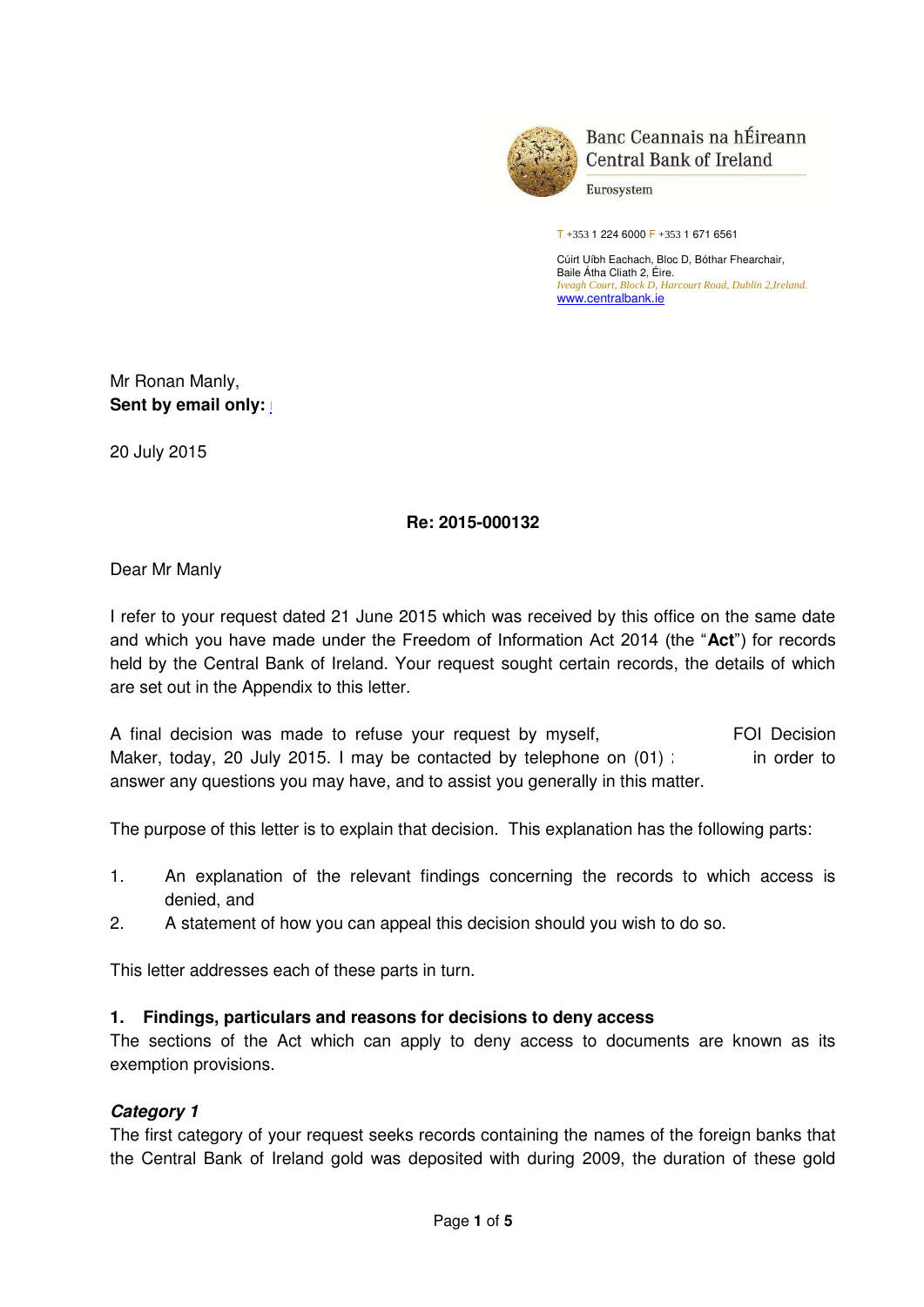

deposits during 2009, details of the interest earned on these gold deposits, and information on the dates on which these gold deposits ended.

Please note that the Central Bank of Ireland's gold bars were held with the Bank of England during the course of 2009. I have identified one record falling within the scope of your request, namely a statement from the Bank of England dated 31 December 2009 confirming the number of gold bars held with the Bank of England on that date.

I have made a decision to refuse this part of your request for the following reasons:

Section 40 (1) of the Act provides that:

"*A head may refuse to grant an FOI request in relation to a record (and, in particular, but without prejudice to the generality otherwise of this subsection, to a record to which subsection (2) applies) if, in the opinion of the head—*

*(a) access to the record could reasonably be expected to have a serious, adverse effect on the ability of the Government to manage the national economy or on the financial interests of the State…*"

In particular, section 40(2) provides that section 40(1) applies to records relating to a number of classes of financial information, the following of which are relevant to the items in question:

"*(m) trade secrets or financial, commercial, industrial, scientific or technical information belonging to the State or a public body, that are of substantial value or reasonably likely to be of substantial value*"

and

"*(o) the economic or financial circumstances of a public body…*"

In my view, the release of detailed information regarding the gold bars held at the Bank of England on behalf of the Central Bank of Ireland could have a serious, adverse effect on the financial interests of the State, as it would disclose important information about the Central Bank's gold holdings. Furthermore the release of this information, which is of substantial value, would identify the stock of gold coins held at the Central Bank from the stock of gold bars held at the Bank of England and from which a market valuation for the separate holdings could easily be calculated.

In arriving at my decision not to disclose this information, I was obliged to consider public interest factors for and against the release of this information pursuant to Section 40(3) of the Act. While there is public interest in ensuring transparency and accountability of public bodies, I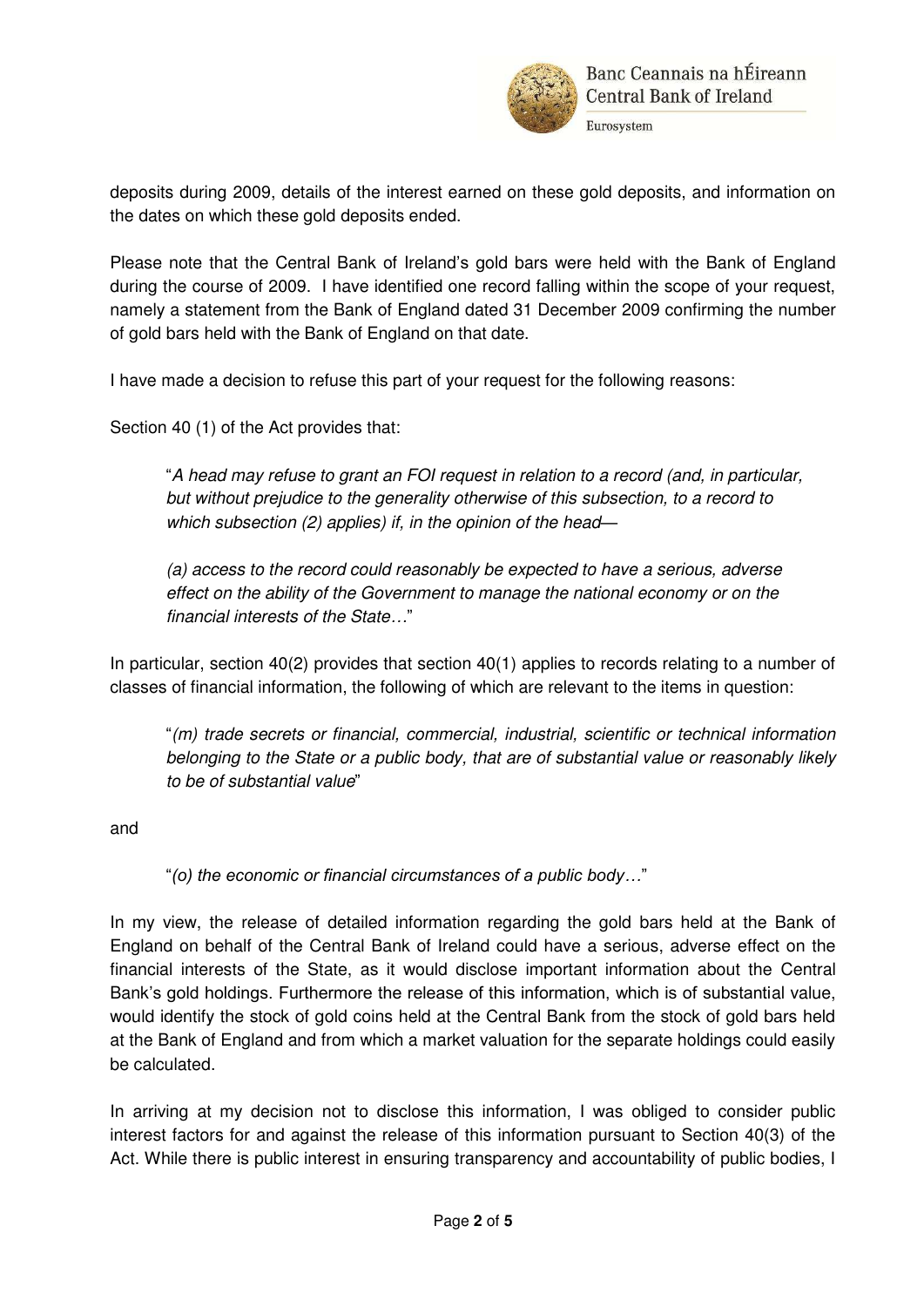

Eurosystem

believe that interest is outweighed by the public interest in protecting the confidentiality of asset valuation information, pertaining to the financial circumstances of the Central Bank.

I consider that the information already published in the Central Bank's annual report satisfies the public interest in ensuring that there is sufficient information in the public domain regarding the gold holdings of the Central Bank of Ireland. Accordingly, I believe the public interest is better served by refusing, rather than granting, access to this record.

# *Category 2(a)*

The first part of category 2 of your request seeks a "*weight list, bar list or bullion weight list that uniquely identifies the bars of gold held on behalf of the Central Bank of Ireland by the Bank of England*". You have requested that this record contain "*details such as bar brand, bar serial number…year of manufacture of bar, gross weight, fineness, fine ounces*".

Section 15(1)(a) of the Act states that an FOI request may be refused if:

'*the record concerned does not exist or cannot be found after all reasonable steps to ascertain its whereabouts have been taken,*'

Your request was referred to two divisions within the Central Bank of Ireland, the Payment and Securities Settlement Division and the Currency Issue Division. Both divisions have confirmed that they do not hold any such records which fall within the scope of this part of your request. Accordingly, this part of your request is refused.

## *Category 2(b)*

The second part of category 2 of your request seeks records which discuss "*the rationale for switching the Central Bank of Ireland's gold holdings from "deposits with foreign banks" in 2009…into "gold bars held at the Bank of England" in 2010*".

As noted above, of the Central Bank of Ireland's gold bars were held with the Bank of England during both 2009 and 2010. Given that there was no switching from foreign banks to the Bank of England, no records exist which fall within the scope of this part of your request and this part of your request is, therefore, refused.

# **2. Right of Review**

In the event that you are not happy with this decision, you may seek a review of this decision by writing to the FOI Unit, Central Bank of Ireland, Iveagh Court, Block D, Harcourt Road, Dublin 2, or alternatively by sending an e-mail to [foi@centralbank.ie.](�� m a i l t o : f o i @ c e n t r a l b a n k . i e) (Please quote the above reference number in all correspondence.) You should state that you are seeking an internal review of the matter, state the reasons as to why you are seeking the review and refer to or enclose a copy of this letter. You should seek any such review within 4 weeks from the date of this notification.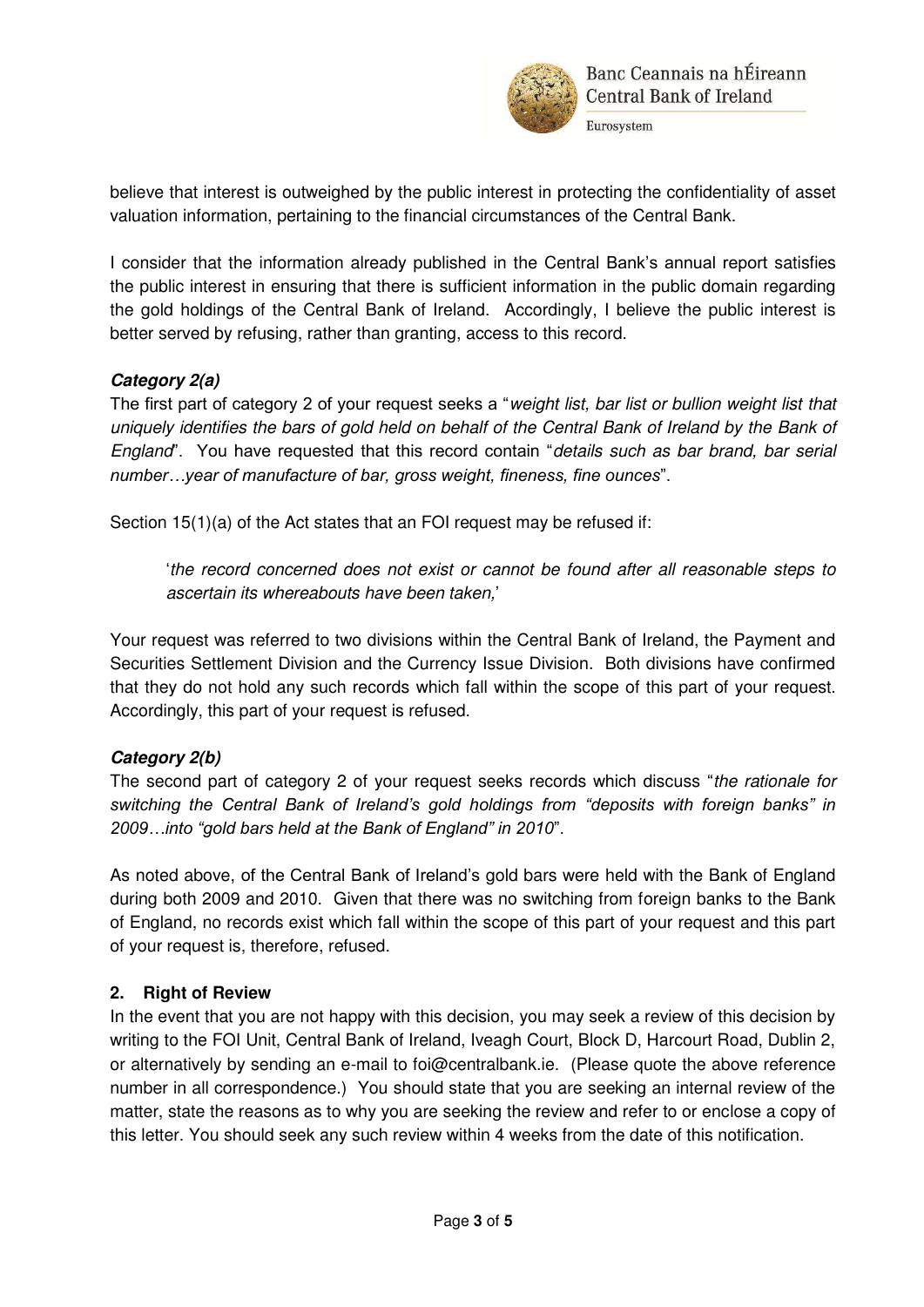

Please note that a fee of €30 applies for such a review. The review will involve a complete reconsideration of the matter by a more senior member of the staff of the Central Bank of Ireland and the decision will be communicated to you within 3 weeks of receipt of the request and the review fee.

Should you have any questions or concerns regarding the above, please contact me by telephone on  $+353$  1  $24$ 

Yours sincerely

*Sent by email only* 

#### **Freedom of Information Unit**